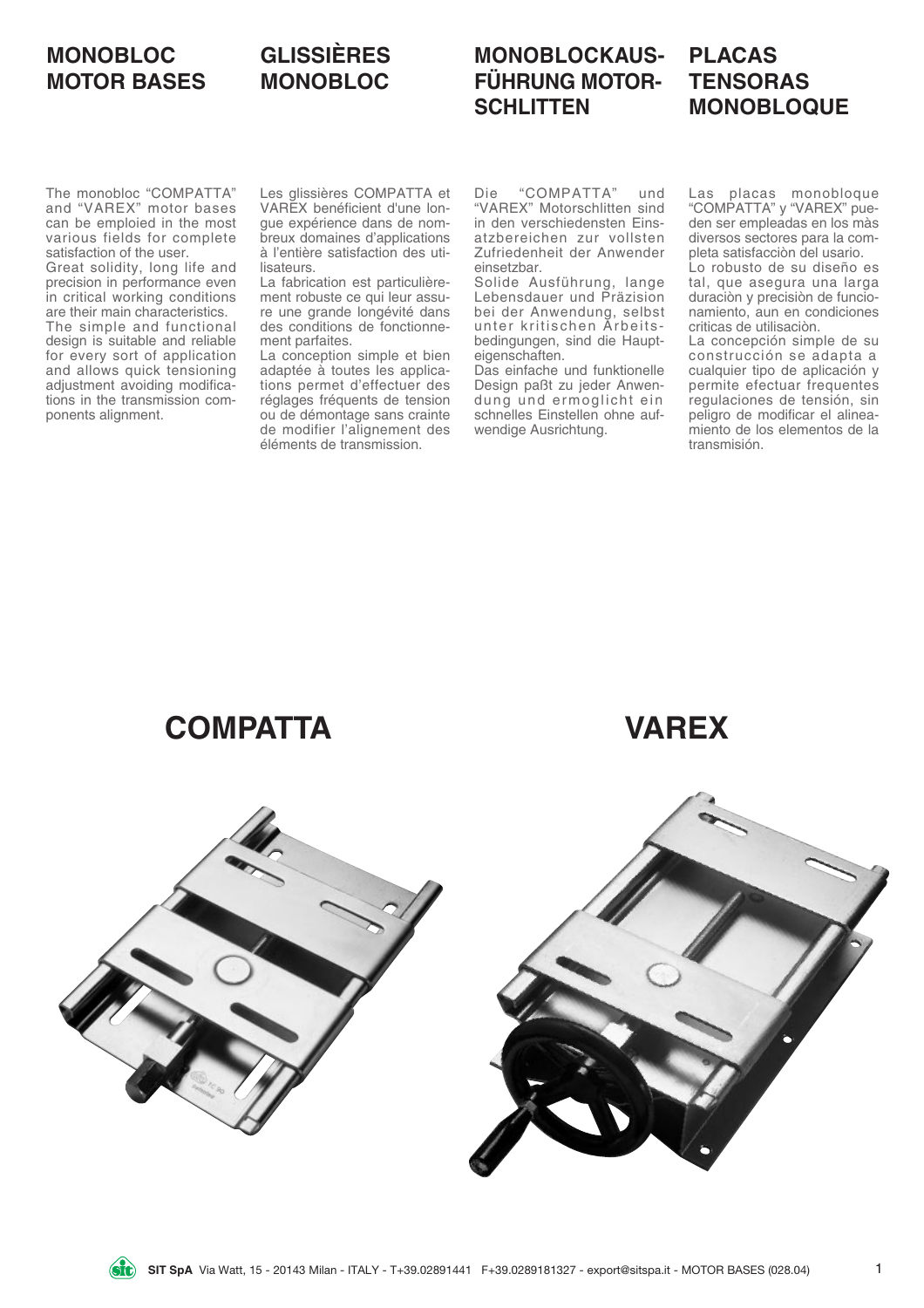### **MOTOR BASES "COMPATTA"**

# **GLISSIÈRES "COMPATTA"**

# **"COMPATTA" MOTORSCHLITTEN**

•Stahlkonstruktion, galvanisch

#### **PLACAS TENSORAS "COMPATTA"**

- •Constructed in galvanized steel
- •Easy to fix
- •Constant alignment
- •Suitable for any motor type
- •Motor adjustment always
- possible •Wide adjustment range
- •Special lengths made to order in minimum quantities of 100
- •Adjustable by spanner
- •Suitable for all electric motors, speed reducers and general machines
- •6 sizes
- •Adjustable without moving the motor bolts
- •Highly reduced height dimensions
- •Exécution en acier
- •Protection par zingage
- •Facilité de montage
- •Alignement constant
- •Possibilité d'obtenir des longueurs plus importantes par 100 pièces minimum
- •Réglables par une seule vis
- •Prévues pour moteurs électriques et autres machines motrices
- •6 tailles
- •Réglage sans désserrage de la fixation du moteur
- •Prévues pour tous moteurs normalisés
- •Réglage facilement accessible dans tous les montages
- •Grande course de réglage •Encombrement réduit en hauteur

•Konstantes Fluchten der Riemenscheiben

•Leichtes Ausrichten

verzinkt

- •Geeignet für jeden Motortyp •Motor jederzeit verstellbar.
- Viele Anbaumöglichkeiten •Weiter Verstellbereich
- •Bei Aufträgen ab 100 Stück können Sonderbaulängen des Motorschlittens berücksichtigen werden
- •Einstellbar mit Norm-Schlüssel
- •Geeignet für alle Elektromotoren, Getriebe und allgemeine Maschinen
- 
- •Flache, kompakte Bauart
- •En acero galvanizado
- •Facil de montar
- •Alineación constante
- •Apropiada para cualquier tipo de motor
- •Motor desplazable fácilmente •Muchas posibilidades de montaje
- •Longitudes especiales a partir de mínimo 100 piezas
- •Ajustable con llave normalizada •Para todo tipo de motores eléctricos, dispositivos y
- máquinas en general
- •6 medidas
- •Desplazable sin aflojar tornillos
- •Construcción plana y compacta



| <b>MOTOR</b><br><b>BASE</b><br><b>TYPE</b> | <b>MOTOR</b><br><b>SIZE</b>                  | 56M | 63M | 71M | 80M | 90S | 90L     |     |     |         |     |     | 100L 112M 132S 132M 160M 160L 180M | 180L | 200L | 225S 225M |     |
|--------------------------------------------|----------------------------------------------|-----|-----|-----|-----|-----|---------|-----|-----|---------|-----|-----|------------------------------------|------|------|-----------|-----|
| <b>TC 80</b><br>(mignon)                   |                                              | 98  | 88  | 76  | 63  |     |         |     |     |         |     |     |                                    |      |      |           |     |
| <b>TC 90</b><br>(piccola)                  | MAX. [mm]<br>[mm]<br>$\overline{\rm{[mn]}}$  |     |     | 118 | 105 | 90  | 90      |     |     |         |     |     |                                    |      |      |           |     |
| <b>TC 112</b><br>(junior)                  | ORRIDO<br>MAX. [mm]<br>LBEREICH              |     |     |     | 169 | 154 | 154     | 134 | 105 |         |     |     |                                    |      |      |           |     |
| <b>TC 132</b><br>(media)                   | <b>JUSTMENT</b><br>Ō<br>₽€                   |     |     |     |     |     | 208 208 | 188 | 158 | 132 132 |     |     |                                    |      |      |           |     |
| <b>TC 180</b><br>(maxi)                    | <b>VERSTEL</b><br>MAX.ADJI<br>COURSE<br>MAX. |     |     |     |     |     |         |     |     |         | 176 | 176 | 151                                | 151  |      |           |     |
| <b>TC 225</b><br>(magnum)                  |                                              |     |     |     |     |     |         |     |     |         |     |     |                                    |      | 182  | 144       | 144 |

| Motor<br><b>Base</b><br>Type | Electric<br>Motor<br><b>Size</b> | Electric<br>Motor<br>Power<br>2 poles<br>[Kw] | Electric<br>Motor<br>Power<br>4 poles<br>[Kw] | A<br>[mm] | B<br>[mm] | C<br>[mm] | D<br>[mm] | E<br>[mm] | F<br>[mm] | [mm] | [mm] | M<br>[mm] | Ch<br>[mm] | $\vee$<br>[mm] | Z<br>[mm]   [mm] |    | axbxh<br>[mm] | Weight<br>[kg] |
|------------------------------|----------------------------------|-----------------------------------------------|-----------------------------------------------|-----------|-----------|-----------|-----------|-----------|-----------|------|------|-----------|------------|----------------|------------------|----|---------------|----------------|
| <b>TC 80</b><br>(mignon)     | $56 \div 80$                     | $0, 12 - 1, 1$                                | $0, 1 - 0, 75$                                | 240       | 154       | 22        | 220       | 85        | 25        | 50   | 16   | 113,5     | 15         | 90             | 25               | 40 | 60x110x9      | 1,5            |
| <b>TC 90</b><br>(piccola)    | $71 \div 90$                     | $0,37-2.2$                                    | $0,25-1.5$                                    | 293       | 180       | 25        | 270       | 90        | 45        | 70   | 20   | 134       | 16         | 110            | 25               | 40 | 45x135x9      | $\overline{2}$ |
| <b>TC 112</b><br>(junior)    | $80 \div 112$                    | $0,75-4$                                      | $0.55 - 4$                                    | 365       | 220       | 30        | 340       | 110       | 43,5      | 85   | 23   | 163       | 17         | 130            | 25               | 50 | 66,5x153,5x13 | 3.5            |
| <b>TC 132</b><br>(media)     | $90 \div 132$                    | $1,5-9$                                       | $1, 1 - 7, 5$                                 | 430       | 250       | 35        | 400       | 134       | 47,5      | 100  | 26   | 184,5     | 22         | 150            | 25               | 60 | 86,5x181,5x13 | 5,8            |
| <b>TC 180</b><br>(maxi)      | $160 \div 180$                   | 15-25                                         | $11 - 22$                                     | 532       | 380       | 40        | 500       | 220       | 60        | 125  | 35   | 305       | 24         | 260            | 25               | 60 | 160x280x15    | 12             |
| <b>TC 225</b><br>(magnum)    | 200÷225                          | $30 - 45$                                     | $30 - 45$                                     | 635       | 448       | 50        | 600       | 280       | 55        | 160  | 50   | 338       | 27         | 300            | 30               | 70 | 225x335x18    | 22,5           |

- -
	- 6 Baugrößen
	- •Verstellbar ohne Lösen der Motore Befestigungsschrauben
	-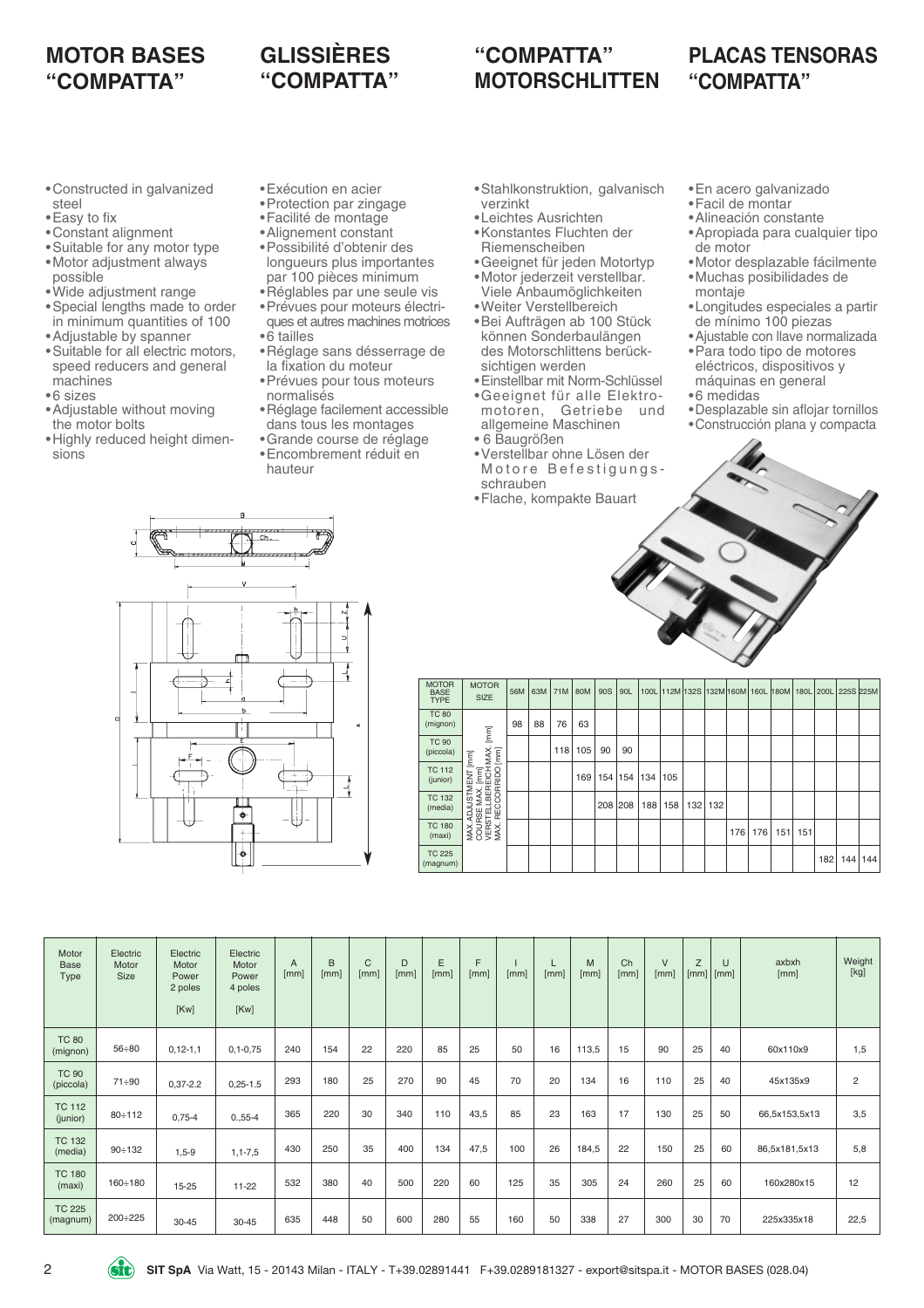# **MOTOR BASES "VAREX"**

# **GLISSIÈRES "VAREX"**

### **"VAREX" MOTORSCHLITTEN**

### **PLACAS TENSORAS "VAREX"**

The VAREX motor bases (made of galvanized steel), are an economical and optimal solution in the variable speed systems made with variable speed pulley in which the axial displacement of the electric motor allows a continuous speed variation of the driven shaft.

Les glissières (en acier, protection par zingage), constituent une solution économique et particulièrement bien adaptée aux installations de variation de vitesse à poulies variables dans lesquelles le déplacement axial du moteur électrique permet une variation de vitesse continue de l'organe mené.

Die "VAREX" Motorspannschlitten (Stahlkonstruktion, galvanisch verzinkt), bieten in Verbindung mit SIT Variatorriemenscheiben eine ökonomische und optimale Lösung. Durch eine Verstellung des Elektromotors mittels Handrad können stufenlose Geschwindigkeitsänderungen der angetriebenen Welle erreicht werden.

Las placas VAREX (en acero galvanizado), son una soluciòn econòmica que se adapta perfectamente a la instalaciòn del variador de velocidad para polea variable, donde la movilidad axial del motor eléctrico permite un cambio continuo en el eje conducido.







| Motor<br><b>Base</b><br>Type | Motor<br><b>Size</b>                                                                                      | 56M | 63M | 71M | 80M | 90S | 90L | 100L | 112M | <b>132S</b> | 132M |
|------------------------------|-----------------------------------------------------------------------------------------------------------|-----|-----|-----|-----|-----|-----|------|------|-------------|------|
| <b>TX</b><br>mignon V        | IAX [mm]<br>[mm]                                                                                          | 98  | 88  | 76  | 63  |     |     |      |      |             |      |
| TX<br>piccola V              | MAX ADJUSTMENT [mm]<br>$\begin{bmatrix} 1 \\ 2 \end{bmatrix}$<br>RECCORRIDO<br>m<br>COURSE<br>ш<br>ᆱ<br>Щ |     |     | 118 | 105 | 90  | 90  |      |      |             |      |
| <b>TX</b><br>media V         | MAX<br><b>VERST</b>                                                                                       |     |     |     |     | 208 | 208 | 188  | 158  | 132         | 132  |

| Motor<br>Base<br>Type  | Electric<br>Motor<br>Size | Electric<br>Motor<br>Power<br>2 Poles<br>[Kw] | Electric<br>Motor<br>Power<br>4 Poles<br>[Kw] | A<br>[mm] | B<br>[mm] | D<br>[mm] | Ε<br>[mm] | F<br>[mm] | G<br>[mm] | H<br>[mm] | [mm] | [mm] | M<br>[mm] | $\mathsf{N}$<br>[mm] | $\circ$<br>[mm] | U<br>[mm] | $\vee$<br>[mm] | Z<br>[mm] | Weight<br>[kg] |
|------------------------|---------------------------|-----------------------------------------------|-----------------------------------------------|-----------|-----------|-----------|-----------|-----------|-----------|-----------|------|------|-----------|----------------------|-----------------|-----------|----------------|-----------|----------------|
| <b>TX</b><br>mignon V  | 56-80                     | $0, 12 - 1, 1$                                | $0,-0,75$                                     | 323       | 158       | 220       | 85        | 25        | 9         | 100       | 50   | 16   | 73        | 116                  | 160             | 8.5       | 134            | 95        | 2,80           |
| <b>TX</b><br>piccola V | 71-90                     | $0,37-2,2$                                    | $0,25-1,5$                                    | 394       | 182       | 270       | 90        | 45        | 9         | 120       | 70   | 20   | 90        | 140                  | 184             | 8.5       | 164            | 110       | 4,00           |
| <b>TX</b><br>media V   | 90-132                    | $1,5-9$                                       | $1, 1 - 7, 5$                                 | 545       | 250       | 400       | 134       | 47        | 13        | 156       | 100  | 26   | 110       | 192                  | 248             | 10.5      | 220            | 180       | 10,00          |

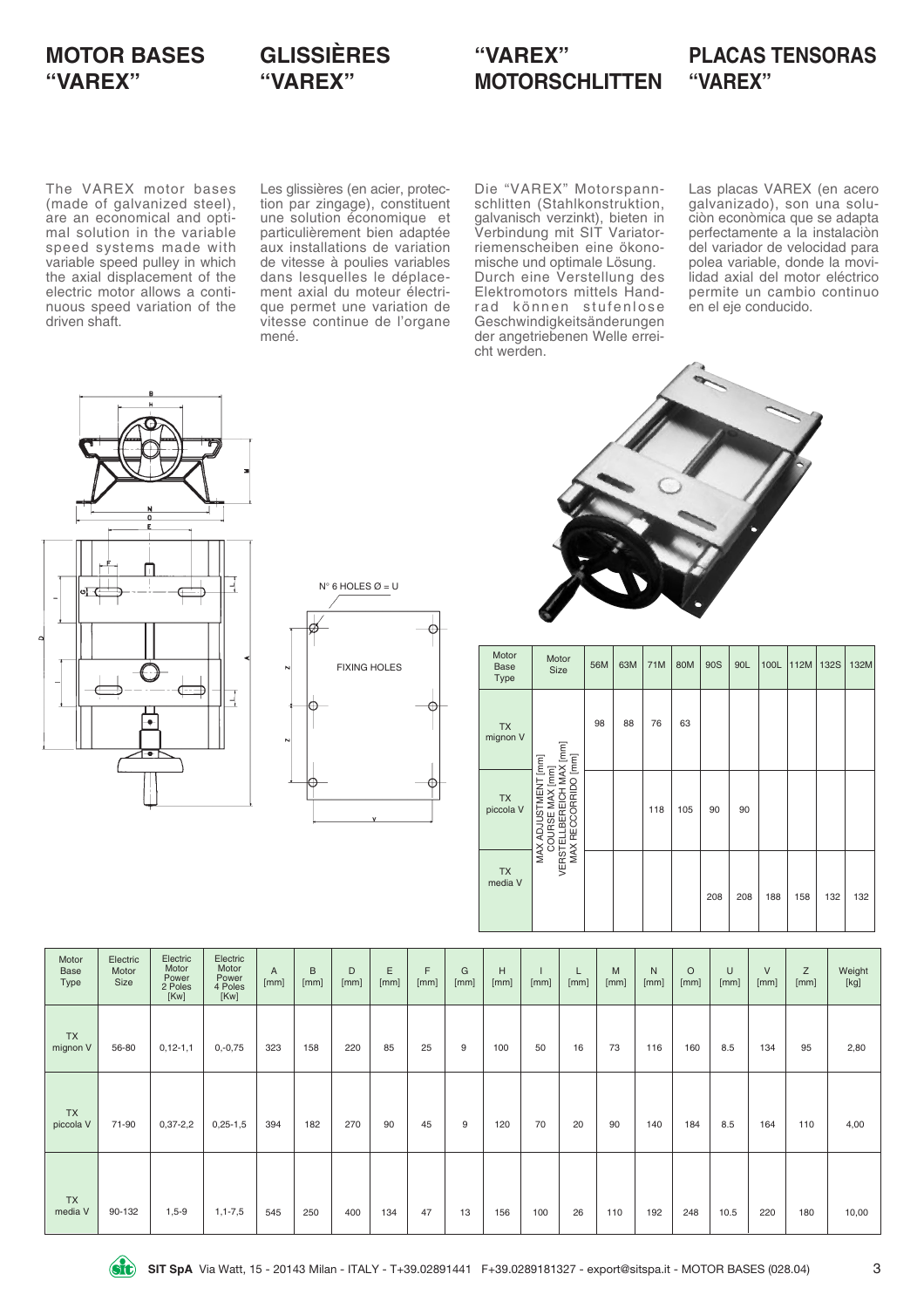# **RAIL MOTOR BASES "LINEA"**

# **GLISSIÈRES SÉPARÉES "LINEA"**

# **"LINEA" MOTORSPANN-SCHIENEN**

# **PLACAS TENSORAS "LINEA"**

This new range of universal motor bases "LINEA" (made of galvanized steel) allows the mounting and adjustment of all types of electric motors in almost all positions. In case of mounting upside-down, please consult our technical department.

The very strong construction of the "LINEA" motor bases and the special fixing elements allow all types of combinations by the positioning of the adjusting threaded elements.

The mounting of the electric motors is made easy by a reduced number of standard components and by the correct keeping of position of the fixing element in the motor base.

The "LINEA" motor bases may be fixed to their basement by means of bolts as well as by welding when the basement is steel made.

Certe nouvelle gamme de glissières universelles "LINEA" (en acier, protection par zingage) permet la fixation et le réglage de tous les types de moteurs électriques en toutes positions.

La conception particulièrement robuste des glissières ainsi que des éléments de fixation permet toutes les combinaisons par le déplacement à la position voulue des poussoirs de réglage filetés.

La mise en place des moteurs électriques est facilitée par un nombre réduit de pièces normalisées et par le maintien des boulons de fixation dans les glissières.

Les glissières peuvent être fixées sur leur supports soit à l'aide de boulons ou par soudure électrique s'il s'agit de supports en acier.

Diese neue Produktreihe Universal-Motorspannschienen "LINEA" (Stahlkonstruktion, galvanisch verzinkt) ermöglicht die Montage und Einstellung aller Elektromotor-Typen in allen erdenklichen Positionen.

Im Fall einer Deckenbefestigung (Bauform B8) wenden Sie sich bitte an unsere technische Abteilung. Die stabile und robuste Ausführung der "LINEA" Motorspannschienen als auch die Kloben und Motorbefestigungsschrauben ermöglichen eine Montage in jeglicher Stellung. Die Montage der Elektromotoren wird vereinfacht durch eine reduzierte Anzahl von Standard-Bauteilen sowie durch das Einhalten der vorgegebenen Position des zu montierenden Elektromotors auf der Schiene. Die "LINEA" Motorspannschienen können verschraubt oder verschweißt in jeder Antriebskonstruktion aus Stahl als selbsttragenes Bauteil eingebracht werden.

Esta nueva gama de carril universal "LINEA" (en acero galvanizado), permite la fijaciòn y la regulaciòn de todos los tipos de motores eléctricos en todas las posiciones posibles. Para montajes en posiciòn invertida se ruega consultar antes a nuestra oficina técnica.

La confecciòn particularmente robusta de los carriles "LINEA" así como de los elementos de fijaciòn, permite todas las combinaciones por medio del posicionamiento de los elementos de regulaciòn. El montaje del motor eléctrico es facilitado por un nùmero muy reducido de piezas normalizadas y por el mantenimiento en posiciòn de los pernos de fijaciòn.

Los carriles pueden ser fijados en su soporte ya sea por medio de los pernos como por soldadura, en caso de soporte en acero.

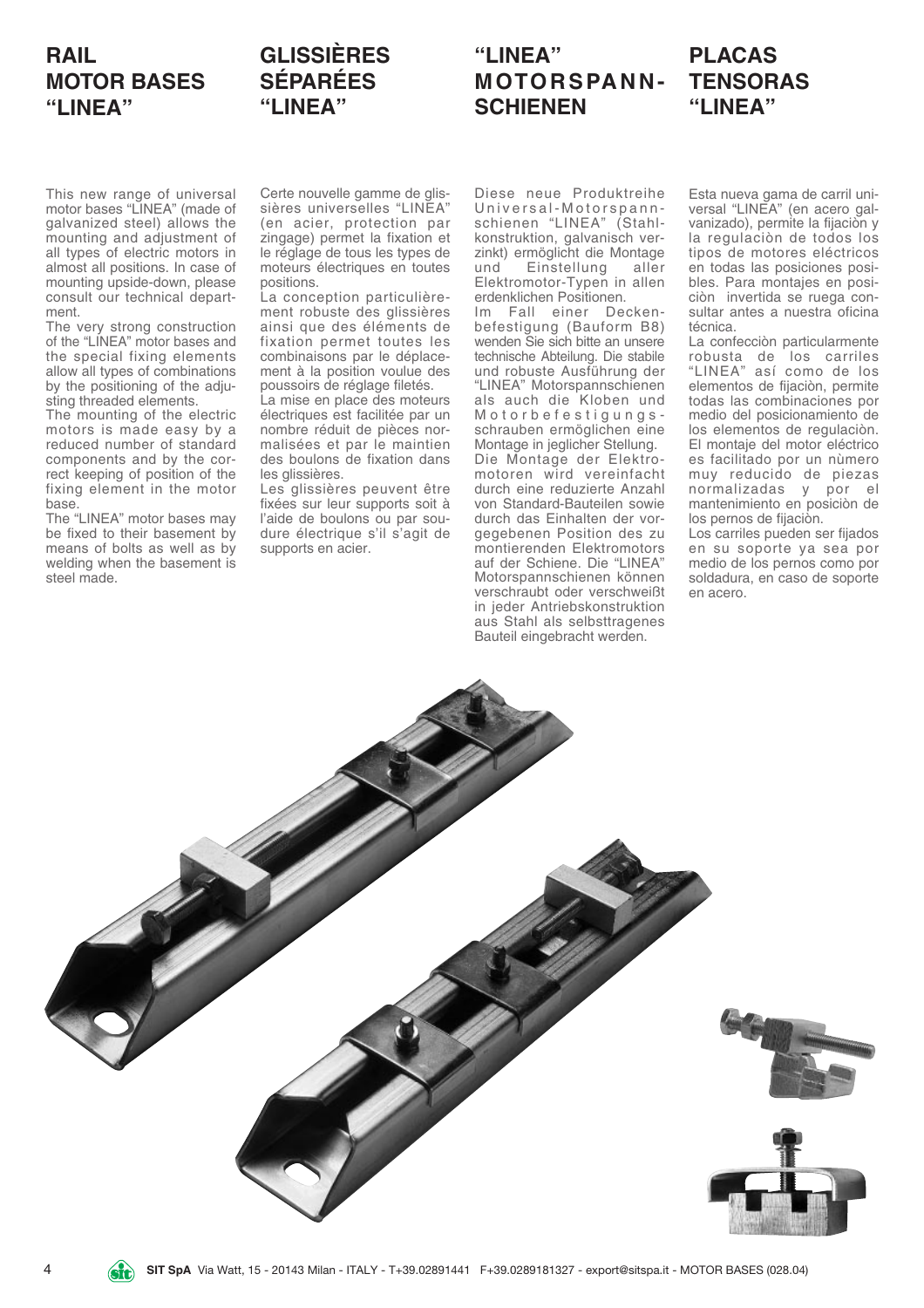



| Type | Motor   | Motor<br>bases<br>type | A<br>[mm] | B<br>[mm] | C<br>[mm] | D<br>[mm] | E<br>[mm] | F<br>[mm] | G<br>[mm] | н<br>[mm]       | [mm] | M<br>[mm]       | N<br>[mm] | O<br>[mm] | [mm]  | X max. Y max. Weight<br>[mm] | kg   |
|------|---------|------------------------|-----------|-----------|-----------|-----------|-----------|-----------|-----------|-----------------|------|-----------------|-----------|-----------|-------|------------------------------|------|
|      | 56-71   | TT 71/6                | 47        | 31        | 312       | 280       | 38        | 13        | 18        | M <sub>8</sub>  | 80   | M <sub>6</sub>  | 25        |           | 180   | 220                          | 2.40 |
| ≮    | 80      | TT 80/8                | 47        | 31        | 375       | 343       | 38        | 13        | 18        | M <sub>8</sub>  | 80   | M <sub>8</sub>  | 30        |           | 240   | 280                          | 2.70 |
| Tipo | 80-90   | TT 90/8                | 59        | 36        | 395       | 355       | 45        | 13        | 21        | M10             | 100  | M <sub>8</sub>  | 35        |           | 245   | 300                          | 4.30 |
|      | 100     | TT 100/10              | 59        | 36        | 395       | 355       | 45        | 13        | 21        | M10             | 100  | M10             | 40        |           | 245   | 300                          | 4.40 |
|      | 100-112 | TT 112/10              | 59        | 36        | 495       | 455       | 45        | 13        | 21        | M10             | 100  | M10             | 40        |           | 345   | 400                          | 5.20 |
|      | 100-132 | TT 132/10              | 65        | 40        | 530       | 480       | 52        | 17        | 26        | M12             | 120  | M10             | 45        |           | 360   | 420                          | 7.80 |
|      | 160     | TT 160/12              | 65        | 40        | 630       | 580       | 52        | 17        | 26        | M12             | 120  | M12             | 50        |           | 460   | 520                          | 8.80 |
| ؋    | 160-180 | TT 180/12              | 75        | 42        | 700       | 630       | 57        | 17        | 26        | M12             | 120  | M <sub>12</sub> | 50        |           | 520   | 580                          | 12   |
| Tipo | 200-225 | TT 225/16              | 82        | 50        | 864       | 800       | 68        | 17        | 27        | M16             | 140  | M16             | 65        | 17        | 670   | 740                          | 20.4 |
|      | 250-280 | TT 280/20              | 116       | 70        | 1.072     | 1.000     | 90        | 20        | 27        | M <sub>18</sub> | 150  | M20             | 80        | 20        | 870   | 940                          | 43   |
|      | 315-355 | TT 355/24              | 116       | 70        | 1.330     | 1.250     | 90        | 24        | 27        | M18             | 150  | M24             | 100       | 25        | 1130  | 1200                         | 52   |
|      | 400     | TT 400/30              | 116       | 70        | 1.430     | 1.350     | 90        | 24        | 30        | M18             | 150  | M30             | 100       | 25        | 1.230 | 1.300                        | 58   |





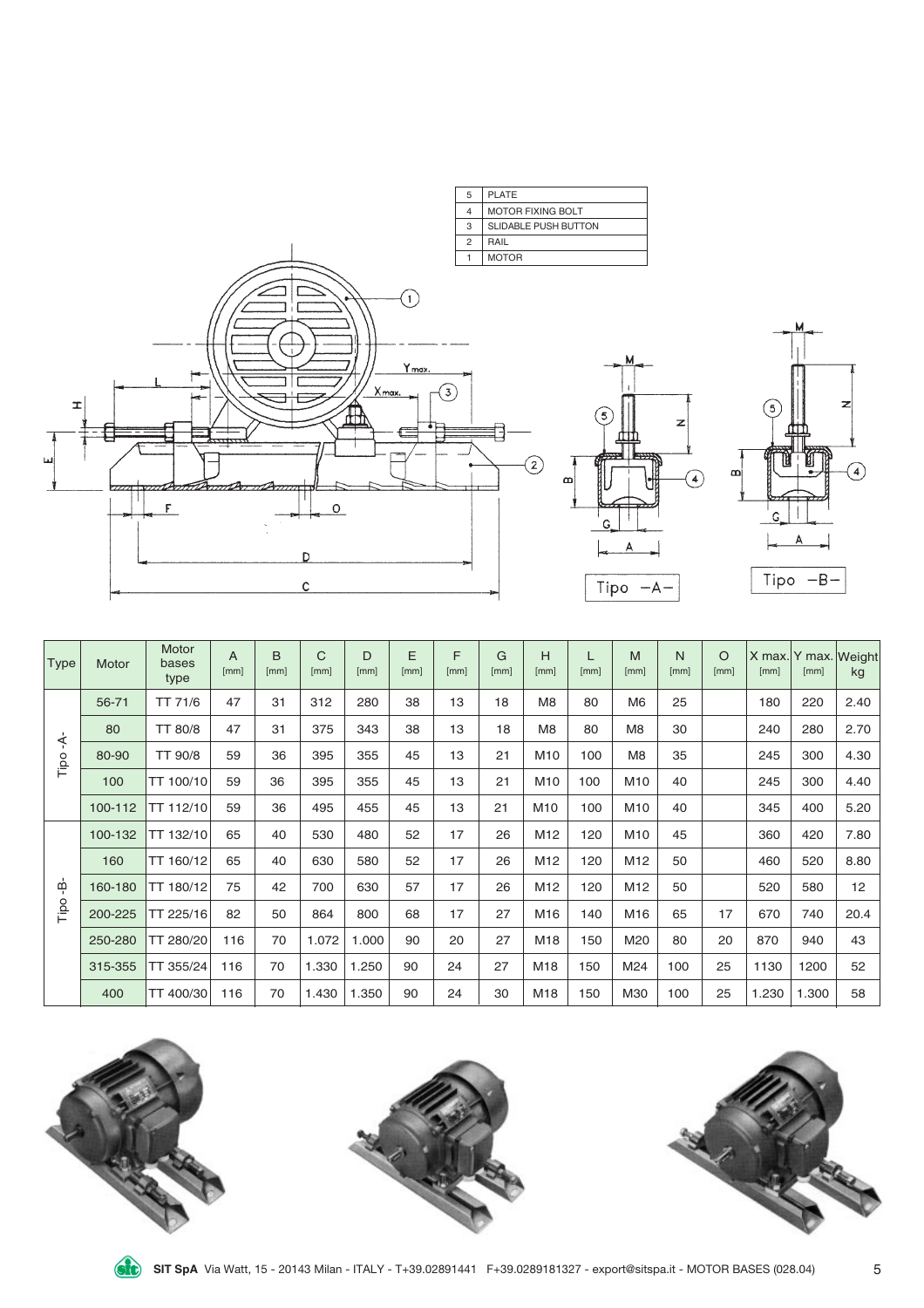## **CAST IRON MOTOR BASES "TV909"**

## **GLISSIÈRES FONTE "TV909"**

### **"TV909" GRAUGUSS MOTORSCHLITTE**

### **PLACAS TENSORAS EN FUNDICIÓN "TV909"**

The motor bases TV909 have been designed to allow speed variation through the axial displacement of the electric motor equipped with a variable speed pulley.

The rigidity and the possibility of fine regulation of this motor base by means of a system made by a hand wheel guided screw, allow to solve applications where the speed of the driven shaft must be set very precisely.

The sliding is ensured by two dovetail guides largely dimensioned that allow a very easy setting.

To fix the motor base it is sufficient to move the top surface in both directions turning the handwheel, in order to uncover the fixing holes.

Les glissières "TV 909" sont essentiellement conçues pour effectuer de la variation de vitesse par le déplacement axial de moteurs électriques équipés de poulies variables à deux flasques mobiles.

La rigidité de ces glissières ainsi que la possibilité de réglage fin à l'aide du système vis-écrou commandé par un volant de manoeuvre permet de résoudre des applications dans lesquelles la vitesse de l'organe mené doit être réglée avec précision.

Le coullissement est assuré par deux glissières à queue d'aronde largement dimensionnées qui assurent un déplacement très souple et sans à coups de l'ensemble menant.

Pour effectuer la fixation de la glissière il suffit de faire coulisser le plateau supérieur dans chaque sens afin de découvrir les trous de fixation situés à chaque extrémité.

Die Motorspannschlitten TV 909 wurden konzipiert, um stufen-<br>Jose Geschwindigkeits-Geschwindigkeitsänderungen bei Variatorriemenantrieben durch Verstellen des Elektromotors zu erreichen.

Die Feineinstellung ist über die Verbindung einer Gewindestange zwischen Handrad und<br>Montageplatte möglich. Montageplatte Minimale Geschwindigkeitsveränderungen lassen sich genau einstellen.

Die Montageplatte erhält durch zwei seitliche "dovetail" Führungen einen großen Bereich an Verstellmöglichkeiten. Die Montage des Motorspannschlittens erfolgt durch Verschraubung der Eckfüße. Hierzu ist die Montageplatte seitlich zu verschieben um die Schrauben in den bereits vorgesehenen Bohrungen einzubringen.

Las placas TV909 estàn concebidas esencialmente para permitir las variaciones de velocidad por medio de la movilidad axial del motor eléctrico montado con polea variable.

La rigidez de estas placas asi como la posibilidad de regulaciòn por medio de un sistema de tornillo controlado por un volante de maniobra, permite resolver aplicaciones donde la velocidad del eje conducido debe ser regulada con precisiòn.

La articulaciòn està asegurada por dos guias en forma de cola de milano sobredimensionada que proporcionan una regulaciòn màs facil.

Para efectuar la fijaciòn de las placas es suficiente con mover el plato superior en el mismo sentido para descubrir los agujeros de fijaciòn situados en cada extremo.







| Motor<br>Base<br>Type | A<br>[mm] | B<br>[mm] | C<br>[mm] | D<br>[mm] | E<br>[mm] | G<br>[mm] | ┕<br>[mm] | M<br>[mm] | N<br>[mm] | $\circ$<br>[mm] | Max Adjustment<br>Course Max<br>Verstellbereicht Max<br>Max Recorrido<br>[mm] | Weight<br>[kg] |
|-----------------------|-----------|-----------|-----------|-----------|-----------|-----------|-----------|-----------|-----------|-----------------|-------------------------------------------------------------------------------|----------------|
| <b>TV909 G1</b>       | 332       | 163       | 87        | 201       | 85        | 8         | 163       | 135       | 62        | 97              | 98                                                                            | 6,720          |
| <b>TV909 G2</b>       | 400       | 217       | 114       | 254       | 118       | 10.5      | 211       | 189       | 83        | 128             | 158                                                                           | 13,650         |
| <b>TV909 G3</b>       | 568       | 293       | 128       | 354       | 180       | 13        | 303       | 258       | 96        | 151             | 217                                                                           | 24,500         |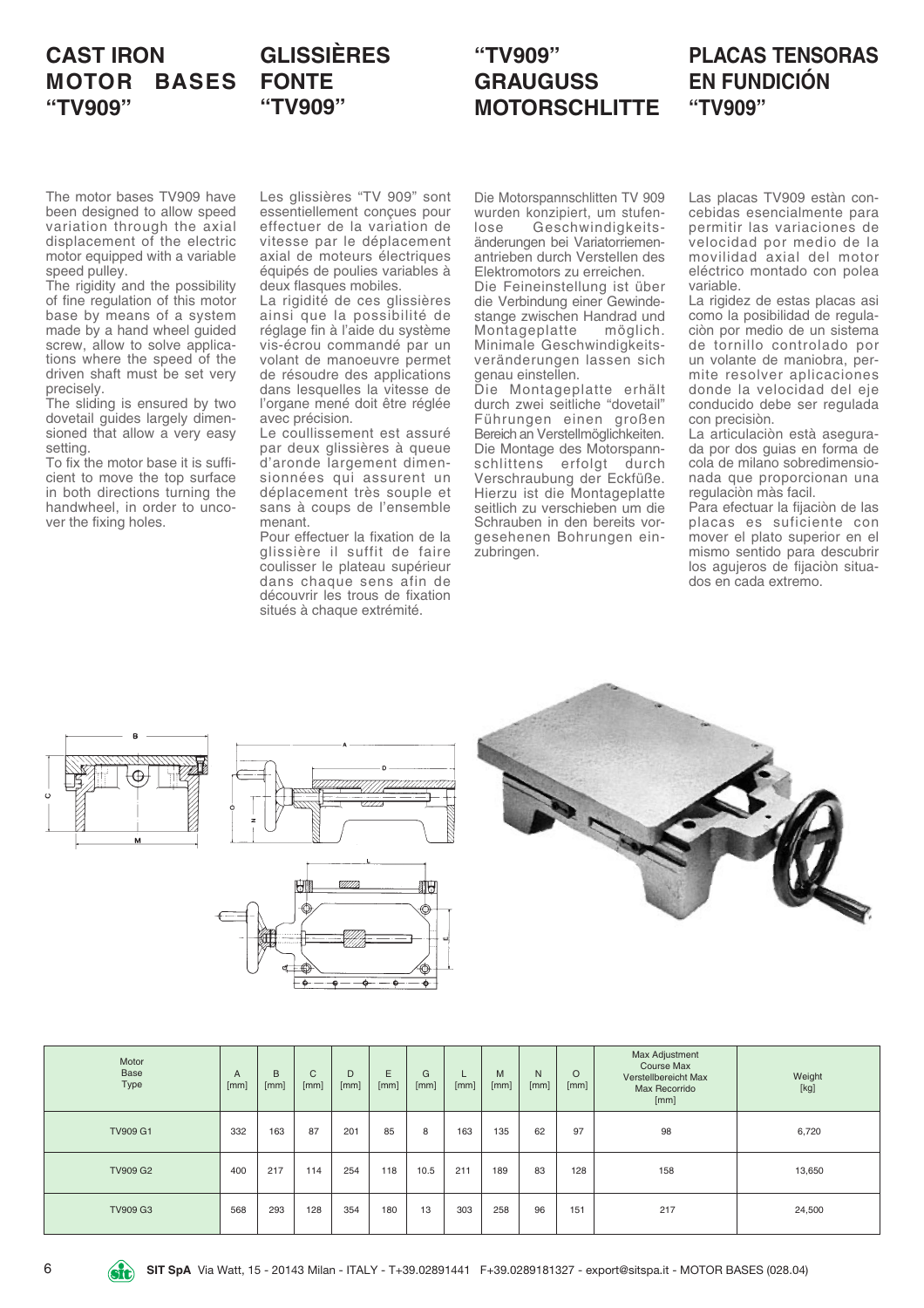# **CAST IRON MOTOR BASES "TV910"**

# **GLISSIÈRES FONTE "TV910"**

# **"TV910" GRAUGUSS MOTORSCHLITTE**

### **PLACAS TENSORAS EN FUNDICIÓN "TV910"**

The motor bases TV910 have the same technical characteristics of the 909 model but they have been designed with a reduced thickness in order to solve problems where compact design is needed.

The handwheel is mounted on the top of tail support and the connection between its axis and the screw adjustment system is made by an universal joint that allows a backlash free transmission.

The handwheel is located higher than the basement allowing, in that way, the use of these motor bases where the encumbrance limits do not allow the use of other products.

Les glissières "TV 910" présentent les mêmes qualités que les glissières "TV 909" mais sont conçues avec un encombrement plus réduit en épaisseur afin de répondre à des impératifs d'encombrement.

De ce fait le volant de réglage est monté en bout d'un support coudé et la liaison entre son axe et le système visécrou est réalisé par un joint de cardan qui assure une transmission sans jeu.

Le volant de réglage se trouve ainsi au dessus du plan de pose ce qui permet à ces glissières d'être utilisées dans de montages dont le limites d'encombrement rendent très difficile l'utilisation d'un tel mécanisme.

> Basement fixing Trous de fixage Grundplattebefestigung Taladros de fijación

Der Motorspannschlitten TV 910 ist eine erweiterte Variante des Modells TV 909. Neben den gleichen technischen Eigenschaften hat dieser Motorspannschlitten TV 910 jedoch eine geringere Bauhöhe.

Das Handrad befindet sich an<br>der "Schwalbenschwanz-"Schwalbenschwanzführung" mit Stellschrauben und Endanschlagsperrungen. Die erhöhte Stellung des Handrades zur Montageplatte ermöglicht den Einsatz größerer Motorenabmessungen im<br>Vergleich zu anderen Vergleich Produkten.

Las placas TV910 presentan las mismas caracteristicas del modelo 909, excepto en el espesor, que ha sido reducido para responder a diseños particularmente exigentes.

El volante de regulaciòn se monta encima de un soporte en forma de codo, y la conexiòn tras su eje.

El sistema a tornillo està realizado por medio de una junta universal que dispone una transmisiòn sin juego. El volante de regulaciòn se encuentra sobre el plano de instalaciòn, permitiendo a estas placas el ser utilizadas en montajes donde el espacio limitado dificulta la utilizaciòn de otros productos.







| o |  |
|---|--|
|   |  |
|   |  |
|   |  |

| Motor<br>Base<br>Type | $\mathsf{A}$<br>[mm] | $\mathsf{C}$<br>[mm] | D<br>[mm] | E<br>[mm] | E<br>[mm] | G<br>[mm] | H<br>[mm] | [mm] | M<br>[mm] | P<br>[mm] | Max Adjustment<br><b>Course Max</b><br>Verstellbereicht Max<br>Max Recorrido<br>[mm] | Weight<br>[kg] |
|-----------------------|----------------------|----------------------|-----------|-----------|-----------|-----------|-----------|------|-----------|-----------|--------------------------------------------------------------------------------------|----------------|
| <b>TV910 G1</b>       | 345                  | 135                  | 189       | 130       | 65        | 10,5      | 44        | 188  | 151       | 100       | 78                                                                                   | 6,120          |
| <b>TV910 G2</b>       | 420                  | 147                  | 228       | 150       | 80        | 10,5      | 44        | 230  | 177       | 100       | 131                                                                                  | 8,960          |
| <b>TV910 G3</b>       | 475                  | 170                  | 267       | 185       | 108       | 12,5      | 55        | 269  | 222       | 123       | 171                                                                                  | 14,580         |